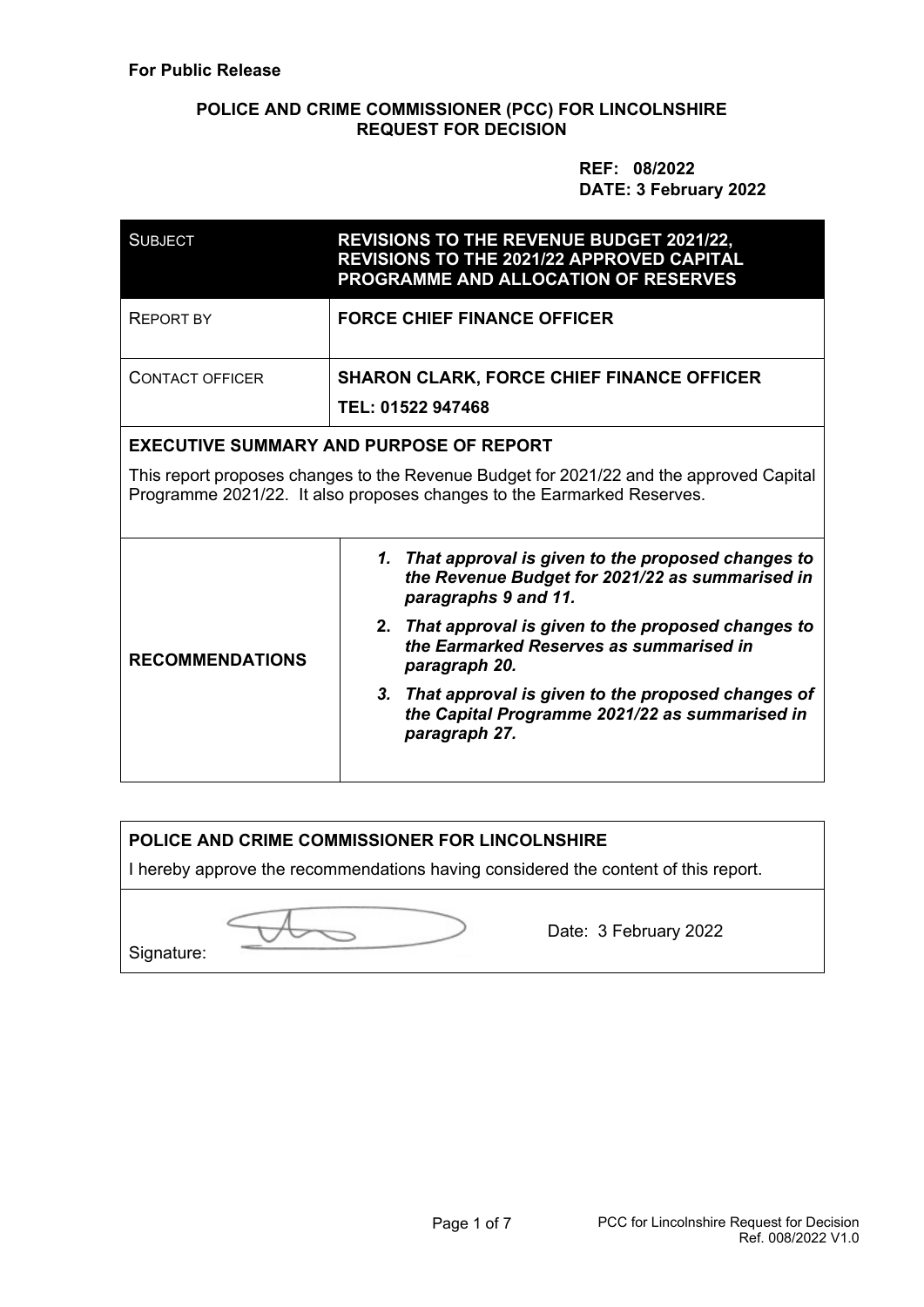### **A. NON-CONFIDENTIAL FACTS AND ADVICE TO THE PCC**

### **A1. INTRODUCTION AND BACKGROUND**

1. This report sets out the changes that are required to the Revenue Budget 2021/22 and the Capital Programme 2021/22 and of its financing. This report also looks to make changes to the Earmarked reserves.

### **A2. REVENUE BUDGET 2021/22 CHANGES**

2. The following are proposals for the allocation of the Police Uplift Programme (PUP) budget.

#### **PUP Expenditure**

3. For identified PUP expenditure, it is proposed that £457.8k is transferred from the PUP funding budget in 2021/22, with a further £270.4k earmarked for future years, as summarised in the following table:

| <b>Budget Department/Area</b>  | Paragraph | 21/22 | 22/23 | 23/24 |
|--------------------------------|-----------|-------|-------|-------|
|                                |           | £'000 | £'000 | £'000 |
| <b>Roads Policing Unit</b>     |           | 158.6 | 261.4 |       |
| <b>New Recruits</b>            |           | 275.0 | 4.5   | 4.5   |
| <b>CSIs</b>                    |           | 7.2   |       |       |
| PVP (POLIT)                    |           | 8.0   |       |       |
| <b>Rural Crime Action Team</b> |           | 9.0   |       |       |
| <b>Total</b>                   |           | 457.8 | 265.9 | 4.5   |

#### **Roads Policing Unit**

4. This is funding for vehicles, including 3 cars in 21/22 and in 22/23, ANPR, equipment and training.

#### **New Recruits**

5. This is further funding for hotel accommodation, 60 uniforms with body worn video and for IT requirements to cover the Autumn 21 cohorts.

#### **CSI's**

6. This is funding for some personal equipment.

#### **Protecting Vulnerable Persons (PVP) (Paedophile Online Investigation Team (POLIT))**

7. This is funding for IT equipment.

#### **Rural Crime Action Team Uplift**

8. Funding is required for vehicles and IT equipment. This decision report includes funding for laptops and screens for 9 officers. An initial request has been made for 4 4x4 vehicles but this will be added to a future decision when all the details are confirmed. The vehicles haven't been ordered yet and the budget will be required in 2022/23.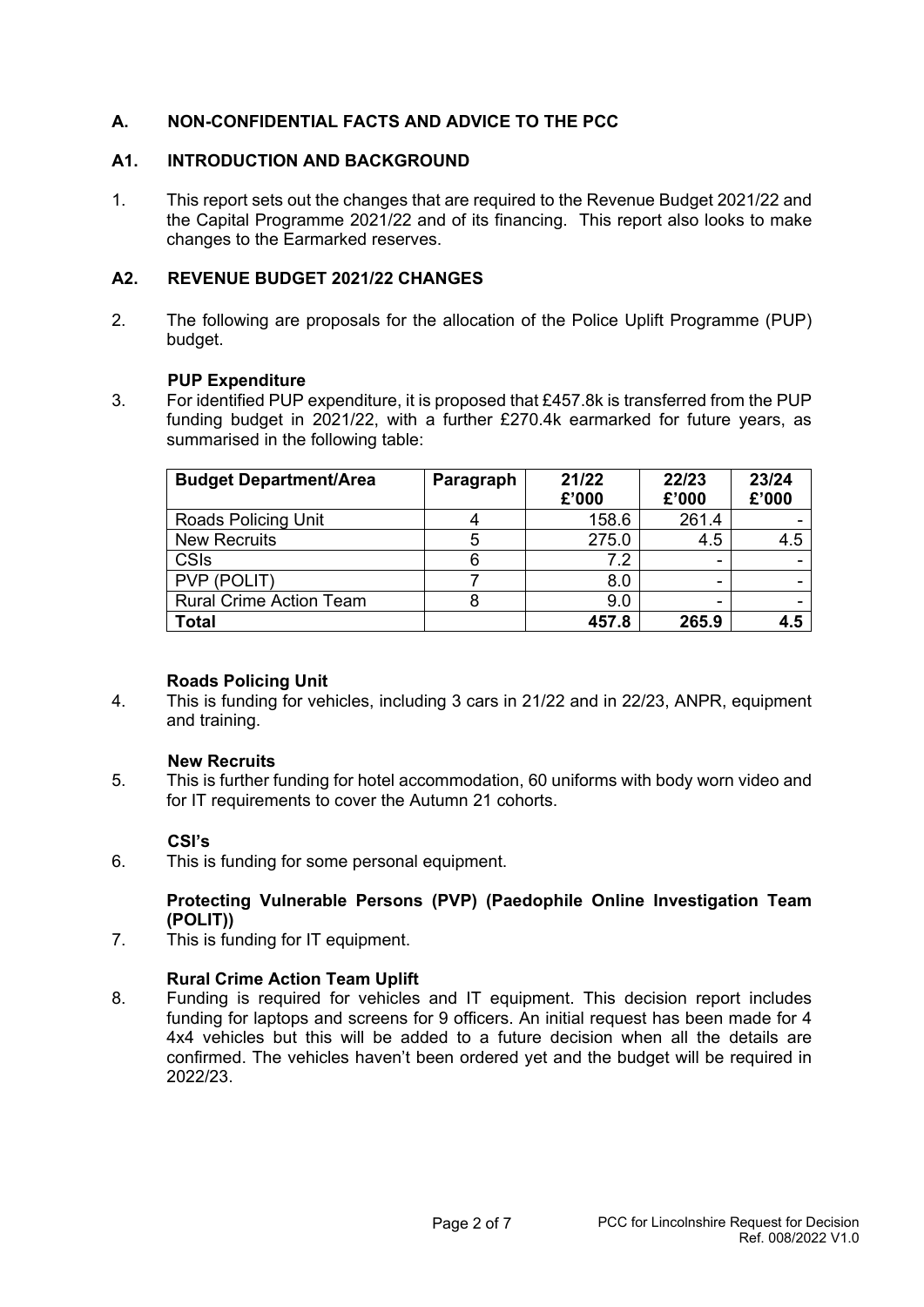9. The following table summarises the proposed revenue adjustments:

| <b>PUP Funding Allocation</b>  | <b>Amount</b><br>£000 | <b>Transfer to Budget</b>    |
|--------------------------------|-----------------------|------------------------------|
| <b>Roads Policing Unit</b>     | 158.6                 | £45k Central Ops, £94k DRF - |
|                                |                       | Fleet, £20k ICT M&M          |
| <b>New Recruits</b>            | 275.0                 | £150k L&D M&M, £48k ICT M&M, |
|                                |                       | £47k ICT M&M, £30k Stores    |
| CSI's                          | 7.2                   | <b>Crime Command</b>         |
| PVP (POLIT)                    | 8.0                   | <b>ICT M&amp;M</b>           |
| <b>Rural Crime Action Team</b> | 9.0                   | <b>ICT M&amp;M</b>           |
| Total                          | 457.8                 |                              |

#### **HQ Armoury Funding**

- 10. It is proposed that £75.3k is allocated from the Contingency budget to the Capital Financing budget, for essential upgrades of the HQ armoury.
- 11. The following table summarises the proposed revenue adjustments:

| <b>Transfer from Budget</b> | <b>Amount</b><br>£000 | <b>Transfer to Budget</b> |
|-----------------------------|-----------------------|---------------------------|
| Contingency                 | 75.3                  | <b>Capital Financing</b>  |

# **A3. TRANSFER TO/(FROM) RESERVES**

12. The following is a proposal for the earmarking and drawdown of reserves.

# **Capital Financing Underspend**

13. It is proposed that £934k of the capital financing underspend is transferred to the capital financing reserve, in order to cover the delayed costs when they do arise. The underspend is from delays in the capital programme on projects such as Emergency Services Network, Command & Control, Vehicles and the ICT programme.

# **Police Officer Uplift**

14. The budget allocation of £1.2m approved in the decision report during the summer of 2021, to fund the increase in Police Officers numbers, will not be required in full as meeting the targeted transferee numbers is not possible. The FTE variance between the original approved budget and the increased budget is 13. In order to meet the new target, approximately 40 transferees were required during the year with many included in the forecast for January 2022. The January number has been revised down to just 13 now which has a full year effect of 3 less FTE. Additional leavers in the year account for the further shortfall in numbers. It is therefore proposed that £285k is moved back to the Special Grant reserve.

# **East Coast Model**

15. £460k allocated for the east coast model is now not needed, it is therefore proposed that £460k is allocated to the 2022/23 carry forward reserve.

#### **Partner Agency Funding / ICT**

16. The Partner Agency Funding Earmarked Reserve is funding received from the NHS (custody transformation) and LCJB. £16.0k has previously been drawdown from this reserve to ICT Monitored and Managed for running costs in respect to HSCN, access to detainee NHS medical information, into all custody suites. Only £8.0k is now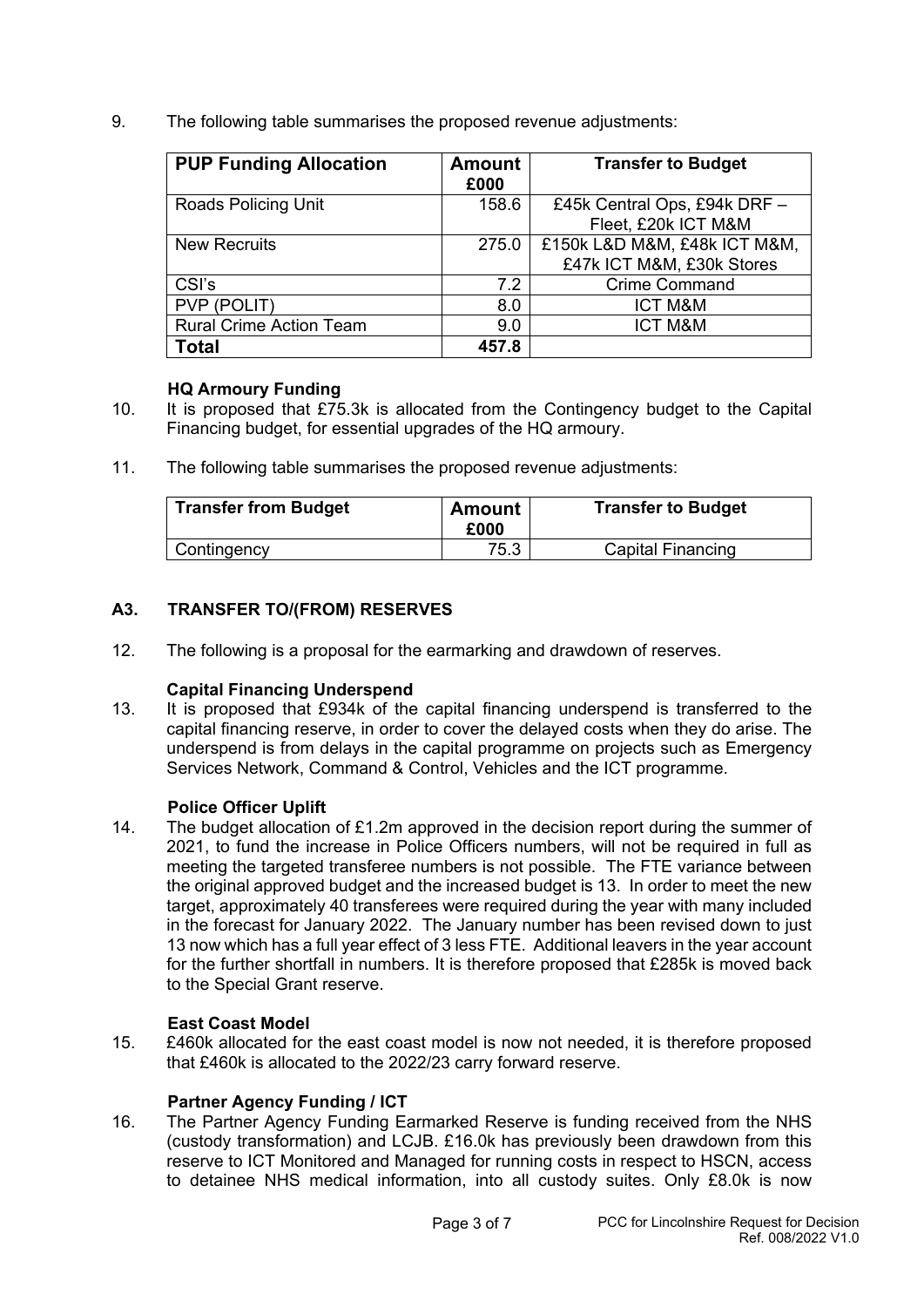required for 2021/22, so it is proposed that £8.0k is transferred back to the Partner Agency Funding Reserve.

### **Level 1 Mobile Phone Staff Kit**

17. It is proposed that £50.0k is allocated from the Special Grant reserve to the Capital Financing budget, for the Level 1 mobile phone staff kit.

#### **Body Worn Video (BWV) Cameras**

18. There is budget of £900k in the capital programme for body worn video cameras, which is currently being funded from general borrowing. There is a BWV earmarked reserve that contains £76k. It is therefore proposed that this £76k is released to part fund this capital spend and reduce the general borrowing accordingly.

#### **Proceeds of Crime**

19. An additional £290k Proceeds of Crime Act income is expected due to a large seizure and forfeiture of crypto-currency. It is therefore proposed that £290k is transferred to the Proceeds of Crime Act (POCA) Reserve.

| <b>Revenue Budget</b>          | <b>Amount</b><br>£'000 | <b>Transfer to/(from) Reserve</b>     |
|--------------------------------|------------------------|---------------------------------------|
| <b>Capital Financing</b>       | 934.0                  | <b>Capital Financing Reserve</b>      |
| <b>Police Officer Uplift</b>   | 285.0                  | <b>Special Grant Reserve</b>          |
| <b>East Coast Model</b>        | 460.0                  | 2022/23 Carry Forward Reserve         |
| Partner Agency Funding / ICT   | 8.0                    | <b>Partner Agency Funding Reserve</b> |
| Level 1 Mobile Phone Staff Kit | (50.0)                 | <b>Special Grant Reserve</b>          |
| <b>Body Worn Video Cameras</b> | (76.0)                 | <b>Body Worn Video Reserve</b>        |
| POCA Income                    | 290.0                  | <b>POCA Reserve</b>                   |
| Total                          | 1,851.0                |                                       |

20. The following table summarises the proposed transfers to/(from) reserves:

#### **A4. CAPITAL PROGRAMME 2021/22**

21. The following is a proposal for a change to the 2021/22 capital programme.

#### **Airwaves Refresh**

22. It is proposed that £1,000k is added to the capital programme for the airwaves refresh project with funding from borrowing.

#### **Digital Information Display Units**

23. It is proposed that £115k is added to the 2021/22 capital programme for the digital information display units. These will be 10 free standing commercial grade outdoor displays at various coastal locations, displaying public information and education messaging to the general public. The funding is through direct revenue financing (DRF) from the Safer Streets grant.

#### **HQ Armoury Funding**

24. It is proposed that £75.3k is added to the 2021/22 capital programme for essential upgrades of the HQ armoury with funding from direct revenue financing from the capital financing budget.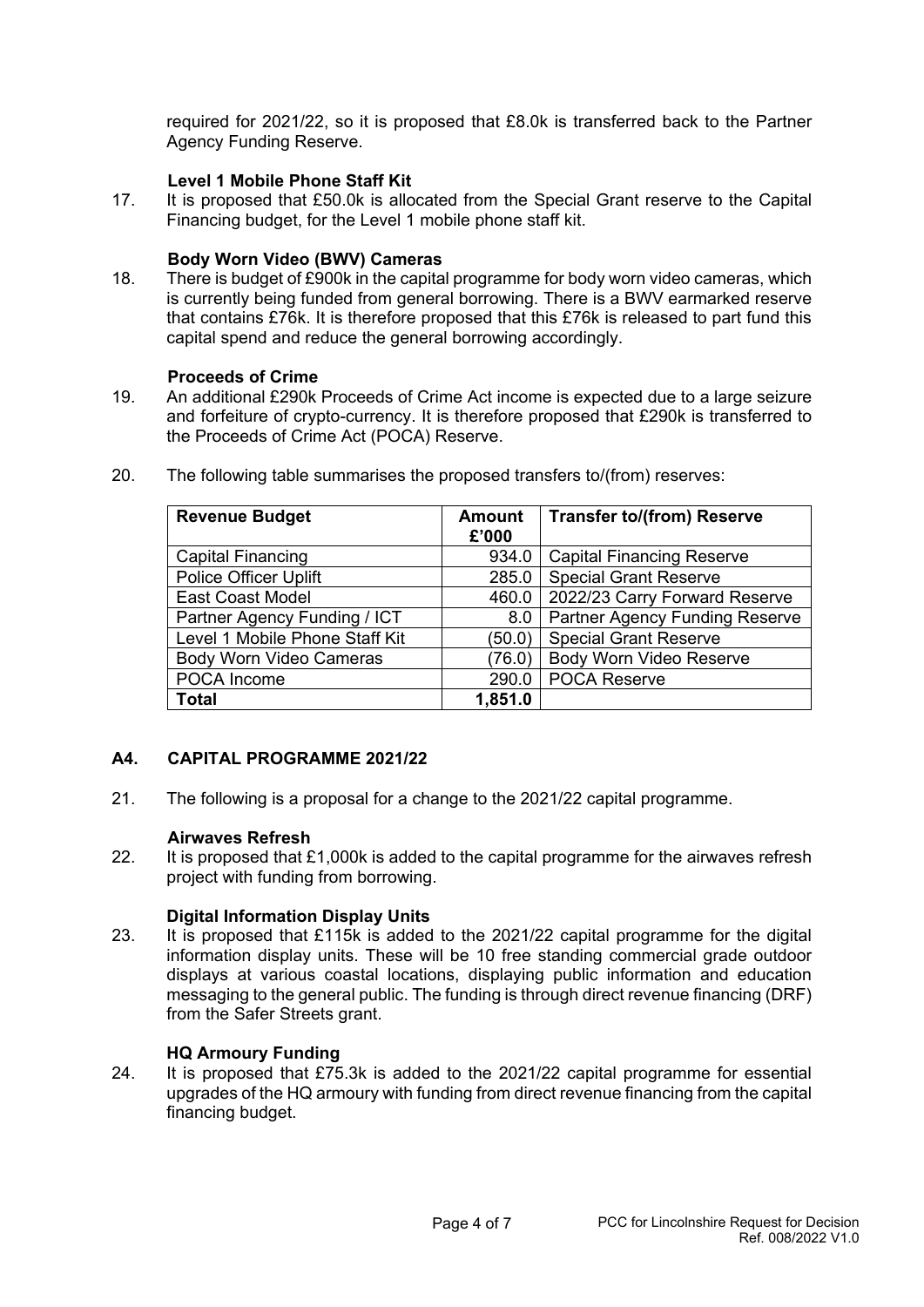#### **Level 1 Mobile Phone Staff Kit**

25. Associated processing machines and computers are required to support the level 1 mobile phone staffing, it is therefore proposed that £50k is added to the capital programme, with direct revenue financing funding from the Special Grant funding.

#### **National Probation Service (NPS) Skegness**

- 26. It is proposed that an additional £2.9k is added to the capital programme for acoustic works at Skegness, with reimbursement from the NPS.
- 27. The following table summarises the proposed adjustments to the 2021/22 capital programme:

| <b>Proposed Budget Changes</b>           | Amount<br>£'000 | <b>Financed by</b>              |
|------------------------------------------|-----------------|---------------------------------|
| Airwaves Refresh                         | 1,000           | <b>Borrowing - General</b>      |
| <b>Digital Information Display Units</b> |                 | 115.0 DRF - Safer Streets Fund  |
| <b>HQ Armoury</b>                        |                 | 75.3   DRF - Capital Financing  |
| Mobile Phone Staff IT                    |                 | 50.0   DRF - Special Grant Fund |
| <b>NPS Skegness</b>                      | 2.9             | NPS Reimbursement               |
| <b>Total</b>                             | 1,243.2         |                                 |

### **A5. LINKS TO POLICE AND CRIME PLAN AND PCC'S STRATEGIES/PRIORITIES**

 The Revenue Budget changes are needed to ensure the budget will support the PCC's Strategies.

The Capital Programme assists in delivering the Asset Management Strategy, the ICT Strategy and the Business Transformation Programme.

### **B. FINANCIAL CONSIDERATIONS**

Included within this report.

### **C. LEGAL AND HUMAN RIGHTS CONSIDERATIONS**

The Scheme of Arrangements and Financial Regulations require changes to the Revenue Budget and Capital Programme to be approved by the PCC having consulted with the PCC's CFO.

### **D. PERSONNEL AND EQUALITIES ISSUES**

There are none.

# **E. REVIEW ARRANGEMENTS**

Monitoring of the revenue budget and capital programme is carried out monthly by the Resource Governance Meeting. The outturn position will be subject to External Audit review and will be reported as part of the formal Accounting Statements.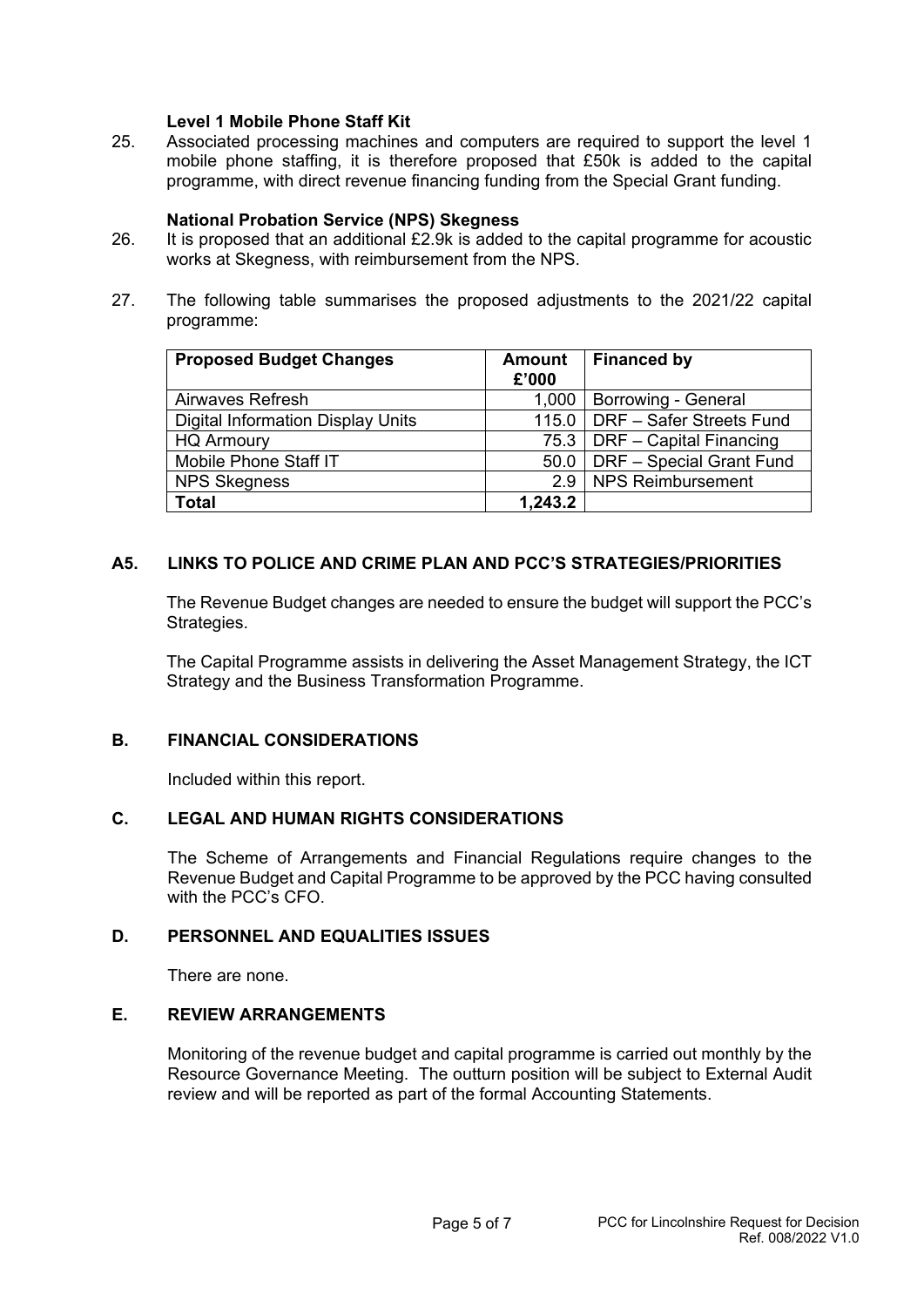#### **F. RISK MANAGEMENT**

The Financial, Regulations provide a framework for the operation of Internal Control and give assurance on financial processes. The transactions within this report conform to those requirements.

Major capital schemes are controlled under the project methodology adopted by the Force with individual projects being controlled by a project board chaired by a senior officer of the Force. Other areas of the programme are monitored and controlled by the relevant service leads and the Commercial Partnership Team.

#### **G. PUBLIC ACCESS TO INFORMATION**

Information in this form along with any supporting material is subject to the Freedom of Information Act 2000 and other legislation. Part 1 of this form will be made available on the PCC's website within one working day of approval. However, if release by that date would compromise the implementation of the decision being approved, publication may be deferred. An explanation for any deferment must be provided below, together with a date for publication.

#### **Is the publication of this form to be deferred? No**

If Yes, for what reason:

Until what date:

Any facts, advice or recommendations that should not be made automatically available on request should not be included in Part 1 but on the separate Part 2 form.

#### **Is there a Part 2 form? No**

If Yes, for what reason:

#### **ORIGINATING OFFICER DECLARATION**

|                                                                                         | Initials |
|-----------------------------------------------------------------------------------------|----------|
| <b>Originating Officer:</b>                                                             |          |
| CC's Chief Finance Officer, recommends this proposal for the reasons outlined<br>above. | SC       |
| <b>Financial advice:</b>                                                                |          |
| The PCC's Chief Finance Officer has been consulted on this proposal.                    | JF       |
| <b>Monitoring Officer:</b>                                                              |          |
| The PCC's Monitoring Officer has been consulted on this proposal.                       | MВ       |
| <b>Chief Constable:</b>                                                                 |          |
| The Chief Constable has been consulted on this proposal.                                | CН       |